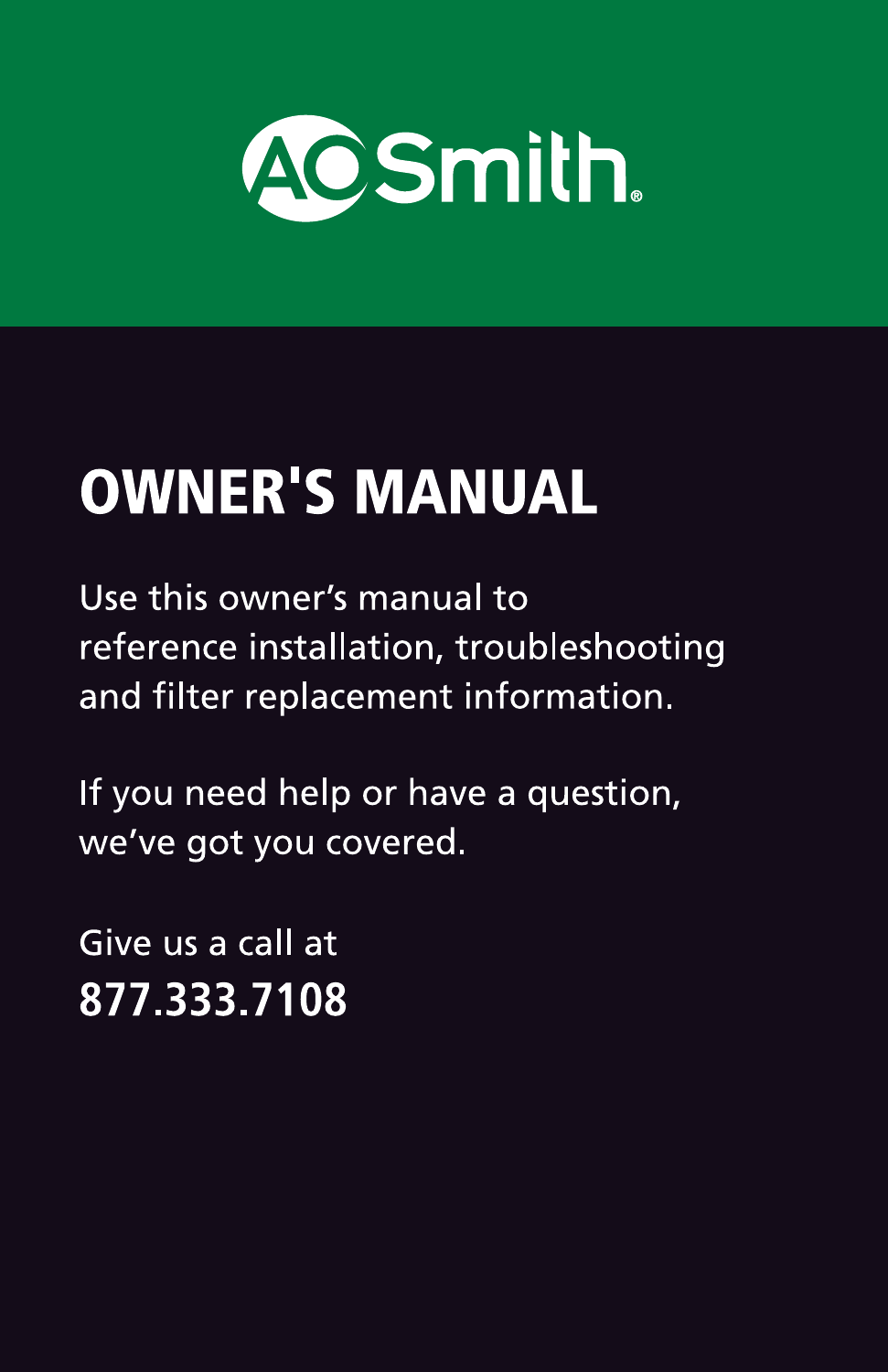

# **AO-WH-FILTER ENTRAL WATER FILTER**

FILTRO DE AGUA CENTRAL



**Owner's Manual** / El manual del proprietario

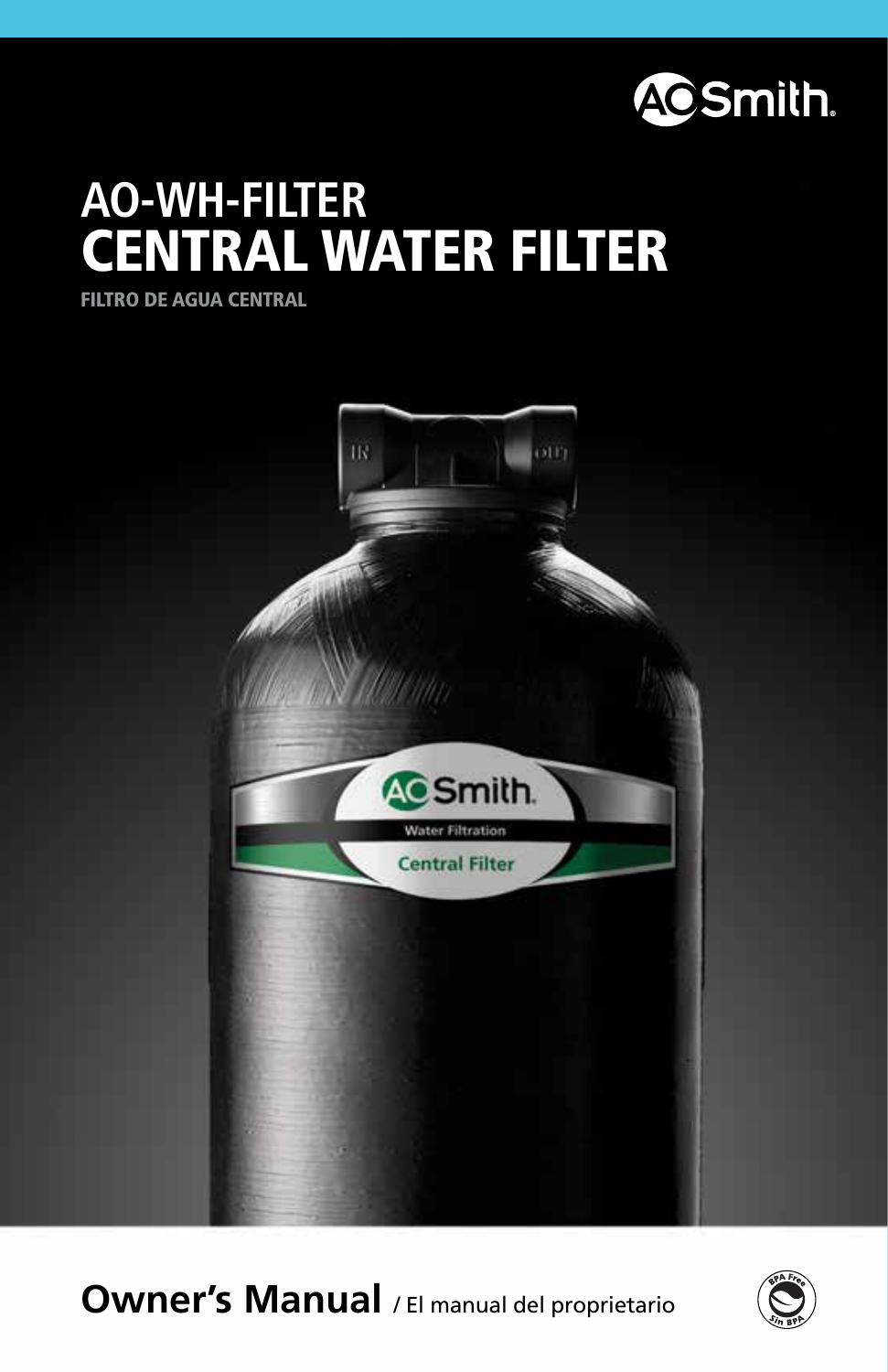

A. O. Smith has obsessively engineered this filtration system for you. It is designed to reduce over 97% of chlorine taste and odor for healthy water throughout your entire home.

Keep this owner's manual to reference installation, troubleshooting and filter replacement information.

If you need help or have a question, we've got you covered. Give us a call at **877.333.7108**.

## **AO-WH-FILTER** CENTRAL WATER FILTER

## TABLE OF CONTENTS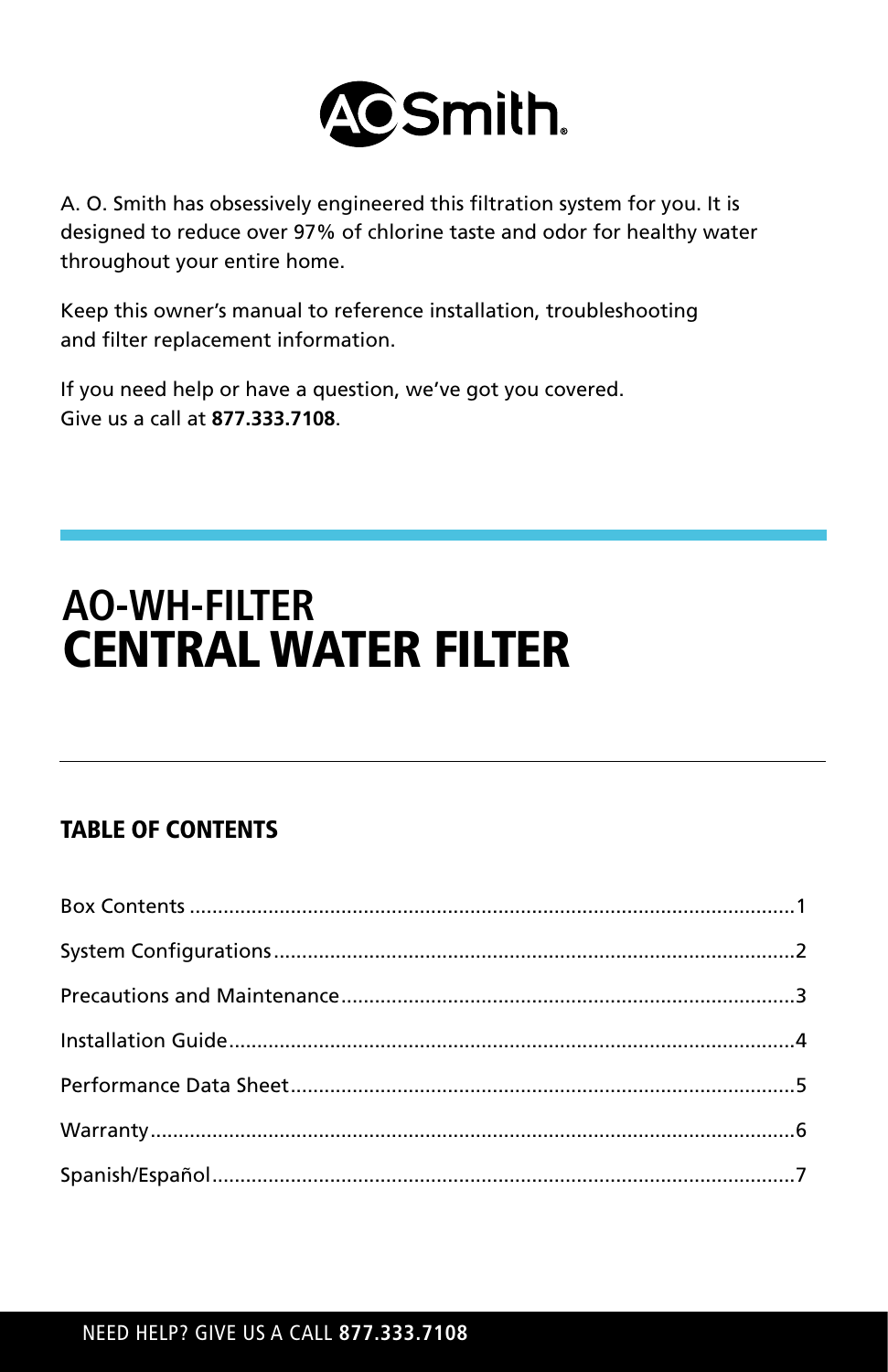

### **Please read entire manual to ensure all parts listed are present before installation.**

If any part is missing or damaged let us know by calling **877.333.7108**. Do not attempt to install the filter.

### **Tools recommended for most basic installation:**

- Crimping tool
- Channel locks
- Thread seal tape
- PVC pipe cutter

We recommend the use of a Whole House Filter\* with this system, available for purchase at Lowes and Lowes.com.



NEED HELP? GIVE US A CALL **877.333.7108**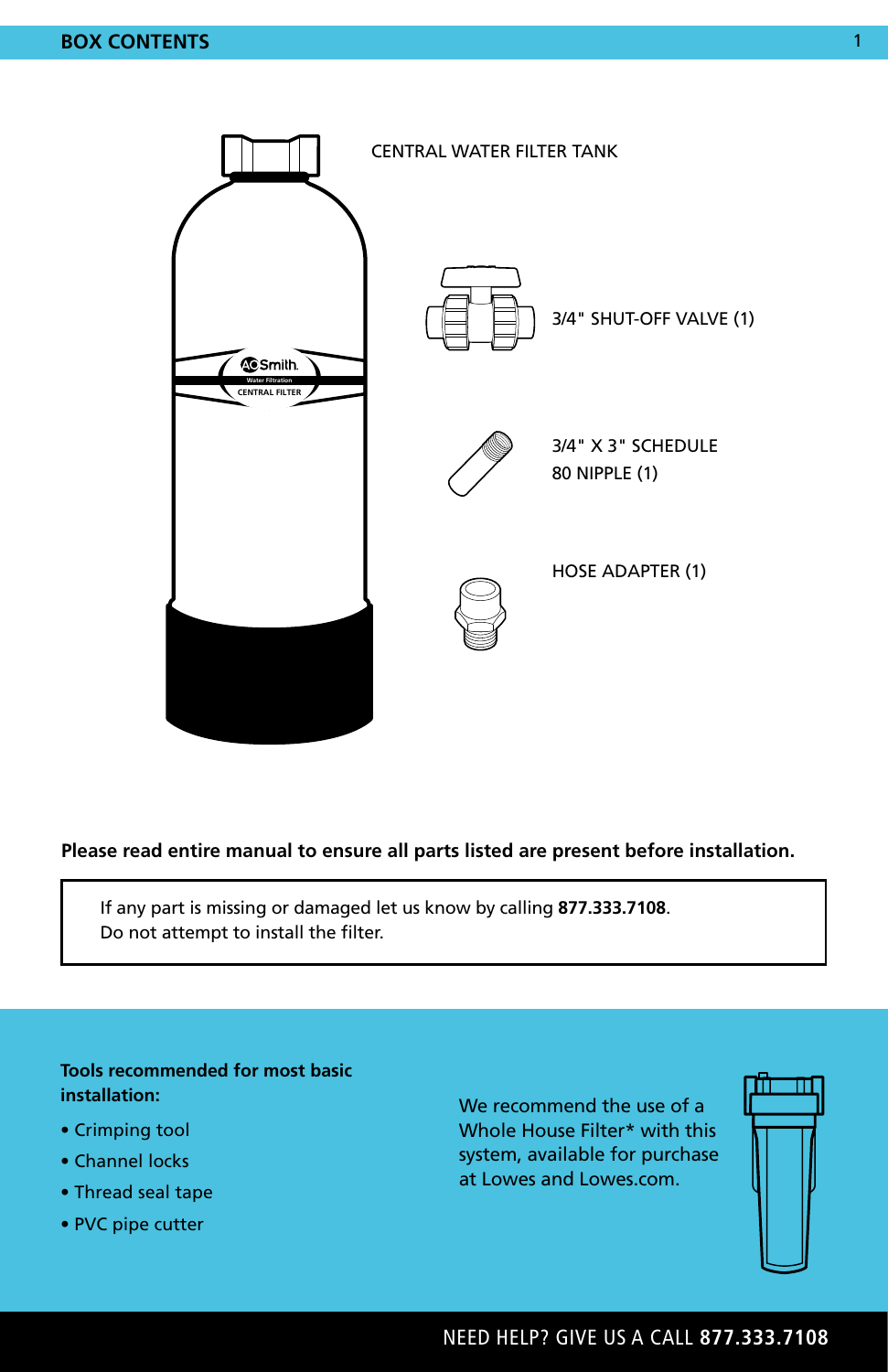**If you have added components to your Central Water Filter, note the correct sequencing below.**



**WITH A WATER SOFTENER**



\*Due to the varieties of home design, not all installation configurations can be addressed in this guide.

### NEED HELP? GIVE US A CALL **877.333.7108**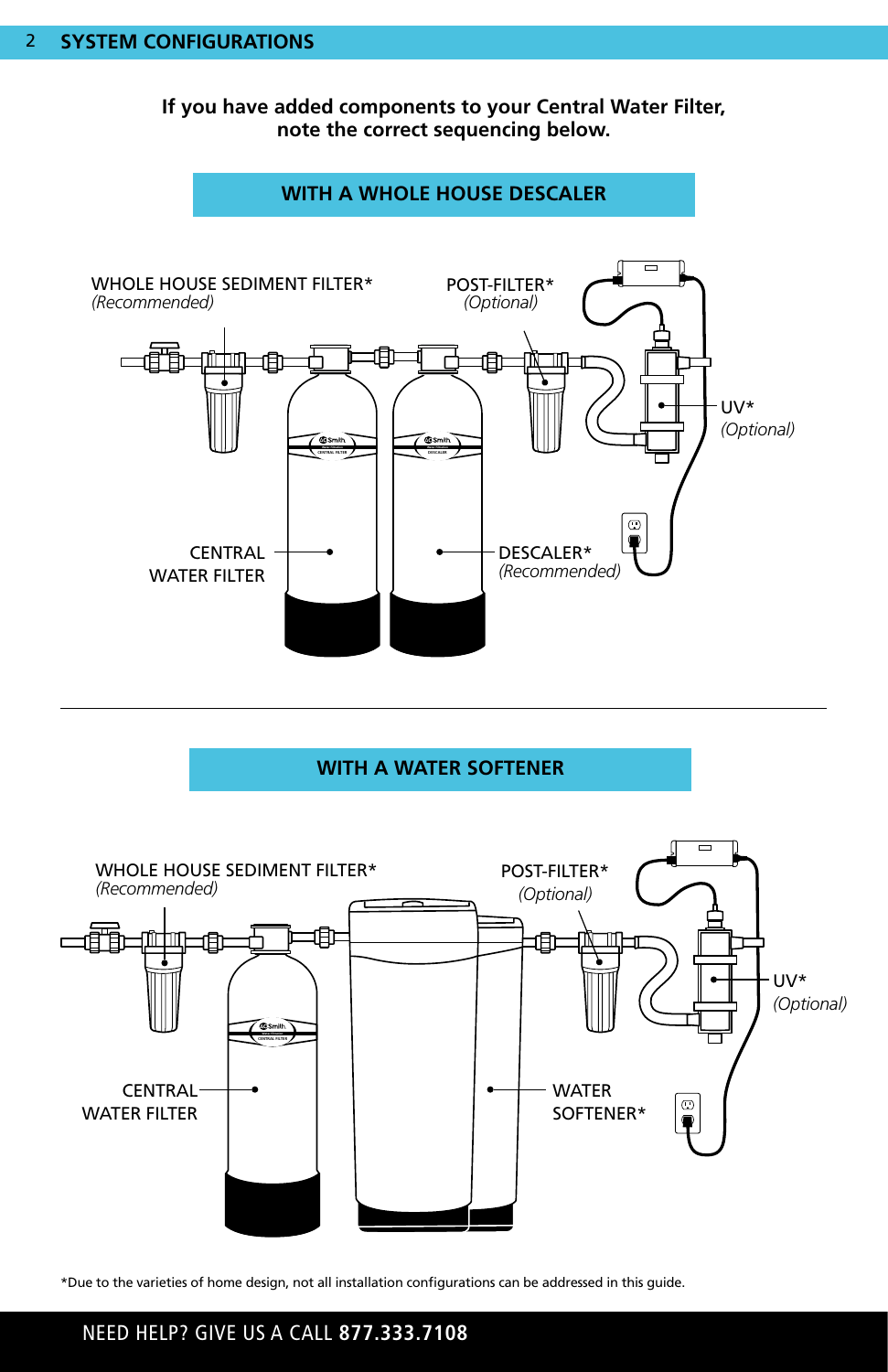### AO-WH-FILTER

Rated service flow 7 gpm (26.5 Liters)

Max capacity 600,000 gallons (2,271,247 Liters)

Min working pressure 20 psi (137.9 kPa)

Max working pressure 100 psi (689.5 kPa)

Min operating temperature 40° F (4.44° C)

Max operating temperature 90° F (32.22° C)

Read all precautions and installation instructions carefully and completely before installing

The exterior of your filtration system can be cleaned with warm, soapy water. Rinse well with fresh, clean water. Never use chemical cleaning products on the system's exterior surface as they may damage the housing.

A sediment pre-filter for your system is recommended. Sediment levels vary from one location to another. If the flow rate has noticably decreased, a pre-filter to remove the sediment is usually the root cause. If you have a pre-filter, once the flow rate has noticeably decreased it is time to replace the filter. Allowing sediment to collect continuously can cause clogging and restrict the flow of water into your home. We recommend replacing your sediment pre-filter cartridge every 2-3 months.

### **Precautions**

- Do not install this filter where the line pressure may exceed 100 psi. The operating pressure range for this filter is between 20psi – 100psi.
- Install on cold water lines only (40° – 90°F). Protect unit from freezing.
- Unit must be installed in an area where the main water line enters your home, before connecting to the water heater. DO NOT install after a water heater or on the hot water line.
- Do not install the unit on its side. It must be installed upright to maximize contact with media bed.
- It is recommended your system be installed inside and out of direct sunlight. If this is not possible and the system is outdoors or in a sunny area, the unit must be protected from both direct sunlight and freezing temperatures.
- Installation of the filter must comply with existing state and local plumbing codes. A. O. Smith is not liable for consequential or incidental damages due to improper installation.
- Improper sequence of equipment will affect performance, and could possibly damage your system.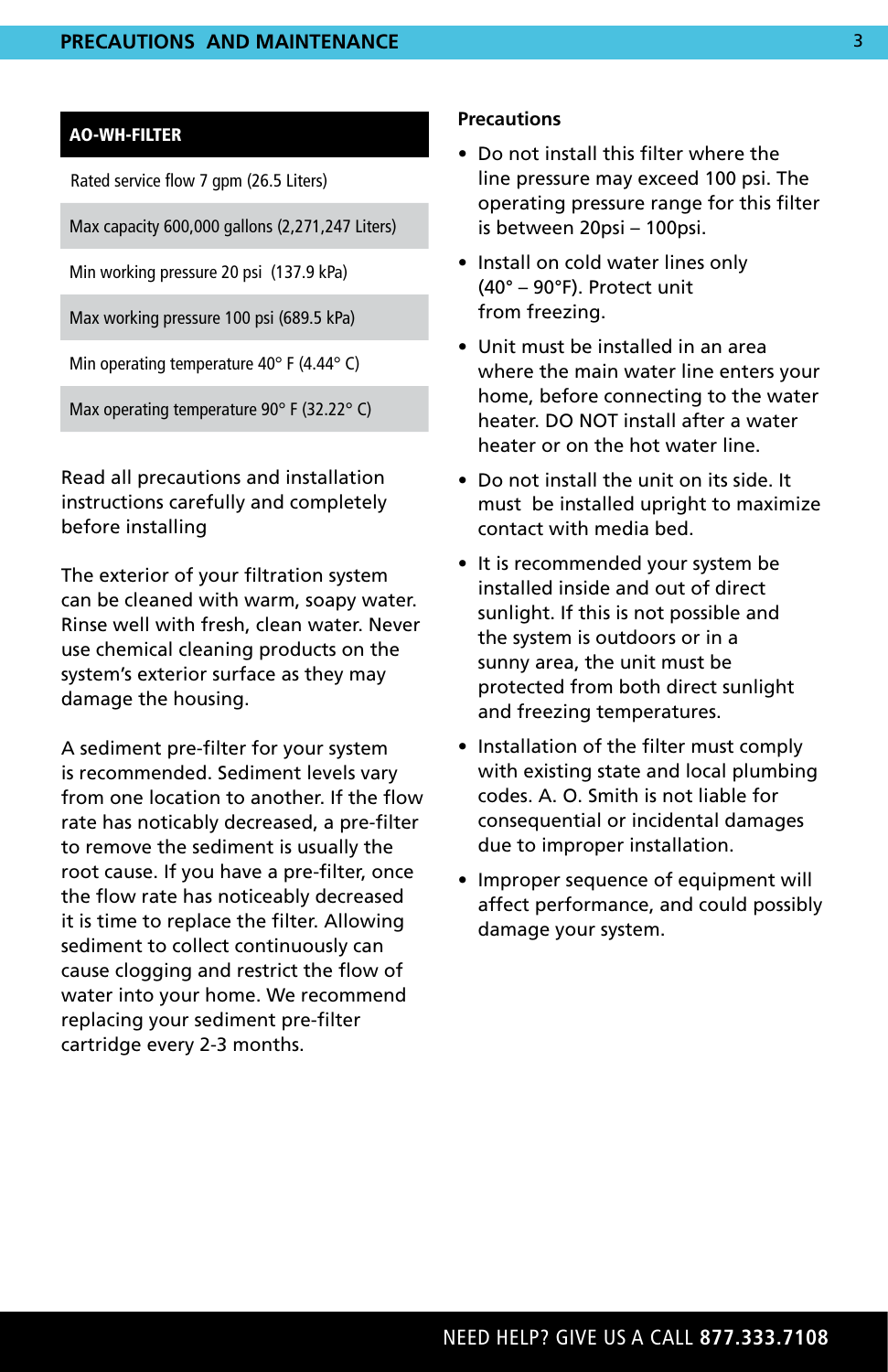

Remove red shipping caps from the inlet and outlet ports on the main housing.

**IMPORTANT** Keep the unit in an upright position at all times.

### 2

**Pre-condition the unit by surge flushing.** It's imperative that this system is flushed properly prior to final installation. The granular carbon medium used in the bottom tank contains 1-2% by volume of carbon fines that must be flushed out prior to use. Surge flushing is the best method for purging these carbon fines from the media bed.

血血

1 Using supplied adapter, connect a garden hose to the inlet port so the water will flow into the system and out of the outlet port. 2 Slowly turn faucet on and allow discolored water to flow from outlet into a suitable drainage area. The first few gallons will appear black and cloudy due to carbon fines. 3 After an initial 15-minute flushing, begin a period of "surge flushing" by turning water supply on for 30 seconds and then off for 30 seconds, repeating cycle for 15 minutes or until initial surge of water is completely clear and free from discoloration and cloudiness.

4 Disconnect the system from the garden hose and position it for final installation.

Turn off the main water source prior to installation. 3

Pick an appropriate installation location. Unit must be installed in an area where the main water line enters your home, before connecting to the water heater. DO NOT install after the water heater or on the hot water line. Components and installation will vary. 4 Pick an appropriate installation **in the Seap Conce** installation is complete, slowly

#### **IMPORTANT**

The inlet piping assembly must be firmly braced and supported.



turn water on and inspect for leaks.

- 6
- Once the unit is installed and checked for leaks, turn on the faucet closest to the installed unit and allow water to run for 5-10 minutes for the final flushing period.

*Do not over-tighten fittings, as this may cause leakage and broken fittings. Do NOT use pipe dope. The use of pipe dope voids the warranty. You may use NSF-certified pipe primer, glue and plumber's tape. Leave 2 or 3 threads exposed and do not exceed seven layers of plumber's tape. More than seven layers will cause the nipple to crack and leak.*

### NEED HELP? GIVE US A CALL **877.333.7108**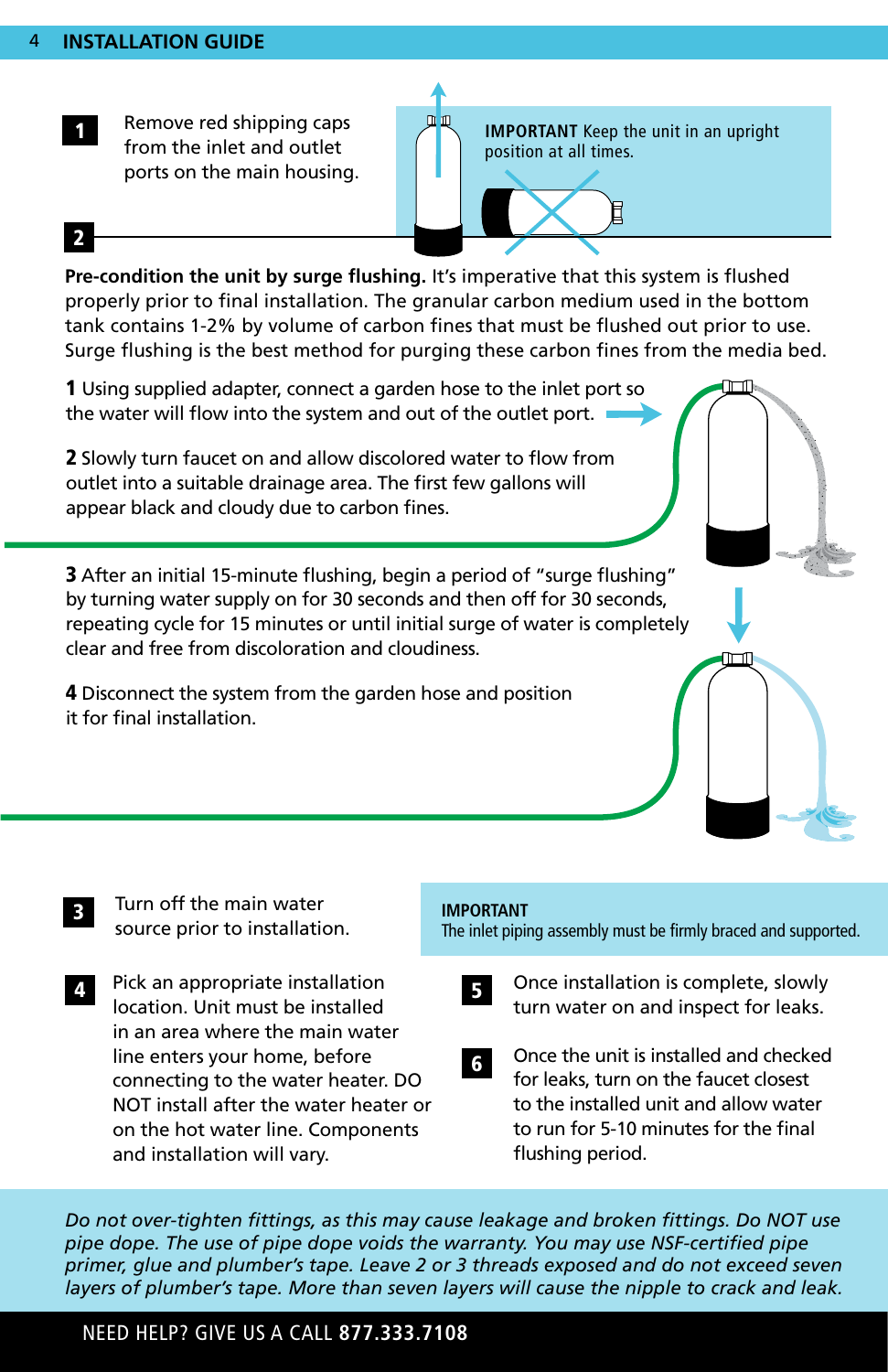### **INSTALLATION GUIDEAL SHEET** *INSTALLATION GUIDEAL STATE SHEET*

| Performance Data Sheet for the A. O. Smith Whole House Water Filter                                   |              |                               |                                       |                                  |                     |
|-------------------------------------------------------------------------------------------------------|--------------|-------------------------------|---------------------------------------|----------------------------------|---------------------|
| Models                                                                                                | Replacement  | <b>Max operating pressure</b> | <b>Rated capacity</b>                 | Operating temp. range            | <b>Rated flow</b>   |
| AO-WH-FILTER                                                                                          | AO-WH-FILTER | 100 psi (689.5 kPa)           | 600,000 gallons<br>(2.271.247 liters) | 40-90 $\degree$ F<br>4.44-32.2°C | 7 gpm<br>(26.5 lpm) |
| Manufactured by: A. O. Smith Corporation 11270 West Park Place<br>Milwaukee, WI 53224<br>877.333.7108 |              |                               |                                       |                                  |                     |



Testing was performed under standard laboratory conditions, actual performance may vary\*. Filter usage must comply with all state and local laws. Filter is only to be used with cold water. Systems certified for cyst reduction may be used on disinfected waters that may contain filterable cysts. Not all contaminants listed may be present in your water. Filter does not remove all contaminants that may be present in tap water. See owner's manual for general installation conditions and needs as well as manufacturer's limited warranty. Do not use with water that is microbiologically unsafe or of unknown water quality without adequate disinfection before or after the system.

#### **DATA SUMMARY TABLE**

| Sample<br>Point | <b>Accumulated</b><br>Volume (gal) | <b>Dynamic Pressure (psi)</b> | <b>Chlorine, Free Available</b><br>(mg/L) |            | Flow Rate (gpm) |
|-----------------|------------------------------------|-------------------------------|-------------------------------------------|------------|-----------------|
|                 | Effluent 1                         | Influent                      | Influent                                  | Effluent 1 | Effluent 1      |
| Startup         | 150                                | 61                            | $2.2 \text{ ND}(0.05)$                    | ND (0.05)  | 7.1             |
| 10%             | 60,000                             | 61                            | 2.2 ND(0.05)                              | ND (0.05)  | 7.0             |
| 20%             | 120,000                            | 60                            | $1.9$ ND $(0.05)$                         | ND (0.05)  | 7.0             |
| 30%             | 180,000                            | 60                            | 2.2 ND(0.05)                              | ND (0.05)  | 7.0             |
| 40%             | 240,000                            | 60                            | 2.1 ND(0.05)                              | ND (0.05)  | 7.0             |
| 50%             | 300,000                            | 60                            | 2.1 0.05                                  | 0.05       | 7.0             |
| 60%             | 360,000                            | 61                            | 2.1 ND(0.05)                              | ND (0.05)  | 7.1             |
| 70%             | 420,000                            | 60                            | 2.2 0.09                                  | 0.09       | 7.1             |
| 80%             | 480,000                            | 61                            | $1.9$ ND $(0.05)$                         | ND (0.05)  | 7.1             |
| 90%             | 540,000                            | 61                            | 2.0 ND(0.05)                              | ND (0.05)  | 6.9             |
| 100%            | 600,000                            | 61                            | 2.00.18                                   | 0.18       | 7.1             |

System independently tested to NSF/ANSI 42 Standard for the reduction of Chlorine Taste and Odor.



For use with municipally treated water only. Do not use with water that is microbiologically unsafe or of unknown water quality without adequate disinfection before or after the system.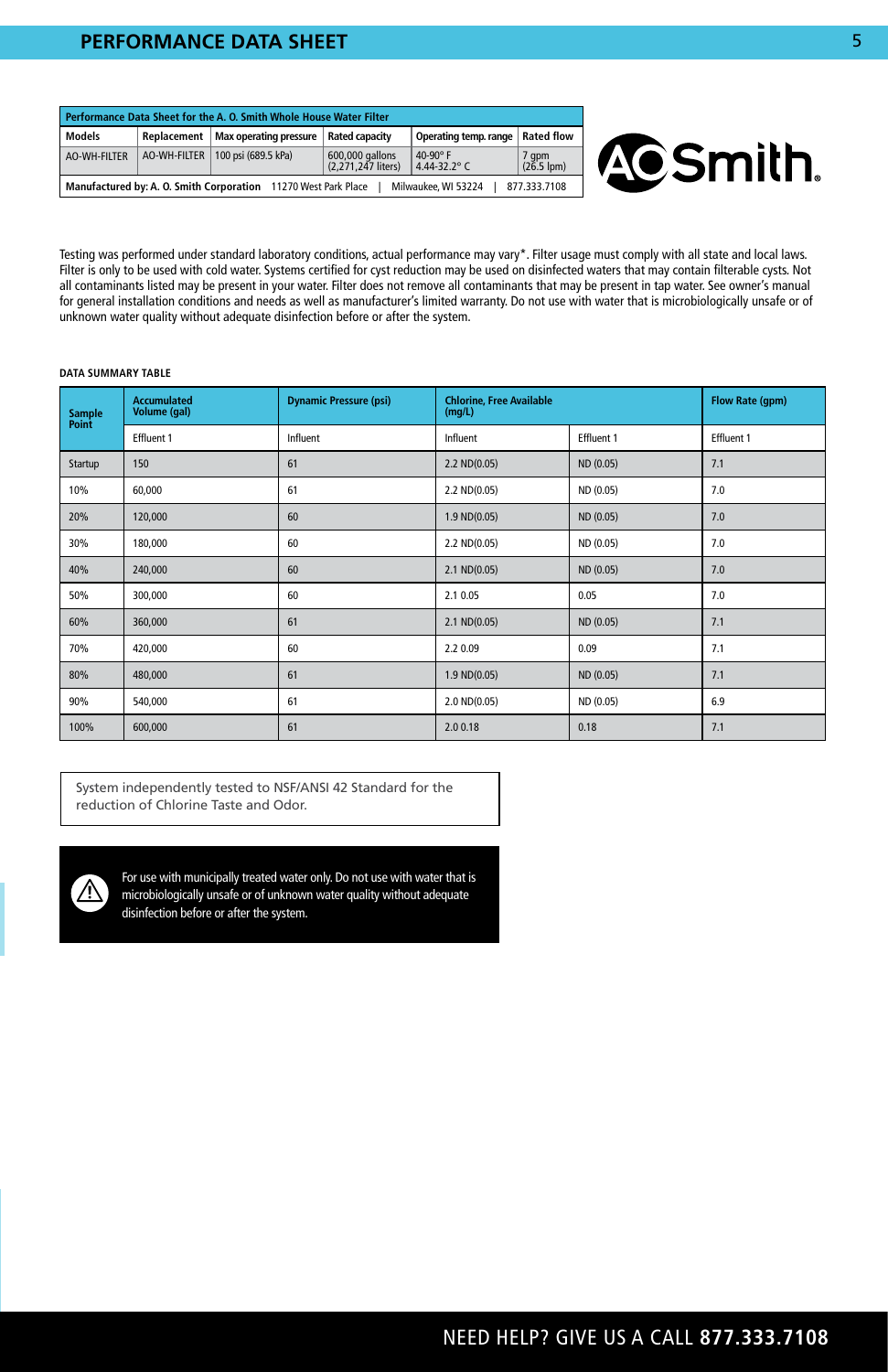

## LIMITED **WARRANTY**

### **What is covered:**

This Warranty covers defects in materials or workmanship in manufacturing of your A. O. Smith Whole House Central Filter except as provided below.

### **For how long:**

This warranty runs for 72 months from the date of purchase by a consumer ("Warranty Period").

### **What is not covered:**

The limited warranty stated herein is in lieu of any and all warranties, express or implied, whether written or oral, including but not limited the implied warranties of fitness for a particular purpose or the implied warranty of merchantability.

This warranty does not cover filter cartridges and any systems that were not installed in compliance with the instructions or that have been abused or operated incorrectly. It also does not cover the following:

- Incidental or consequential damages caused by a failure of the product.
- Clogging, as replacement of the pre-filter cartridge is the purchaser's responsibility.
- Damage from use of non-potable water supplies.
- Labor costs to install or replace the system or filters.
- Damage caused by fire, flood or acts of God.
- This warranty is voided if the product is used with parts that are not genuine A. O. Smith parts. This includes, but is not limited to: replacement filters, faucets, and diverter valves.

### **What A. O. Smith will do:**

We will replace the defective part of the covered product, or if necessary, the product and send it to you.

### **How to get service:**

To receive service under this Warranty, you must contact A. O. Smith at 1-877-333-7108 or go to AOSmithAtLowes.com/contactus within the warranty period to describe the problem to a customer service representative who will verify that the product is under warranty and determine whether a part or the system will be replaced and whether you must send back the defective part at our cost. If you are to send back the part or system, we will send you a return shipping label. You will be required to provide a proof of purchase (unless you purchased direct from us or have sent us a Warranty Card). We will send you the replacement part or system at no cost to you.

### **How state law applies:**

This warranty gives you specific rights and you may have other rights which vary from state to state.

Some states do not allow the exclusion or limitation of implied warranties or incidential or consequential damages, so the above limitation or exclusion may not apply to you.

### **Warranty card:**

Warranty registration is not required for coverage under the A. O. Smith Limited Warranty. If you purchased from a retailer or dealer, please complete the online warranty registration form at www.AOSmithatLowes.com/register. Once registered online, we will have a record of your purchase and you will not be required to produce a proof of purchase for a warranty claim.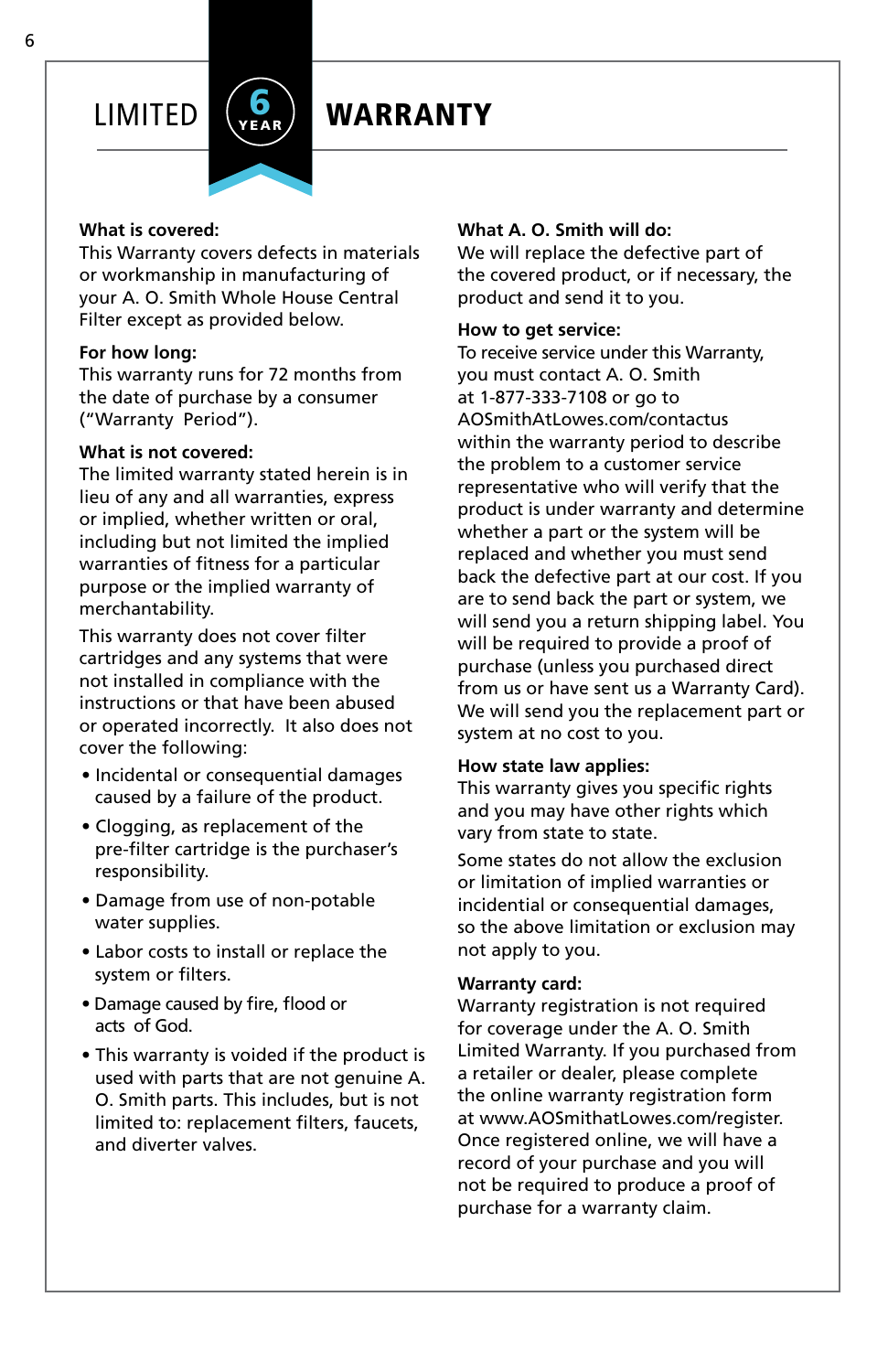

A. O. Smith diseñó este sistema de filtración minuciosamente para usted. Está diseñado para reducir más del 97% del sabor y el olor del cloro para obtener agua saludable en toda su casa.

Conserve este manual del propietario como referencia para la instalación, resolución de problemas e información de cambio del filtro.

Si necesita ayuda o tiene alguna consulta, nosotros nos encargamos. Llámanos al **877.333.7108**.

## **AO-WH-FILTER** FILTRO DE AGUA CENTRAL

### TABLA DE CONTENIDO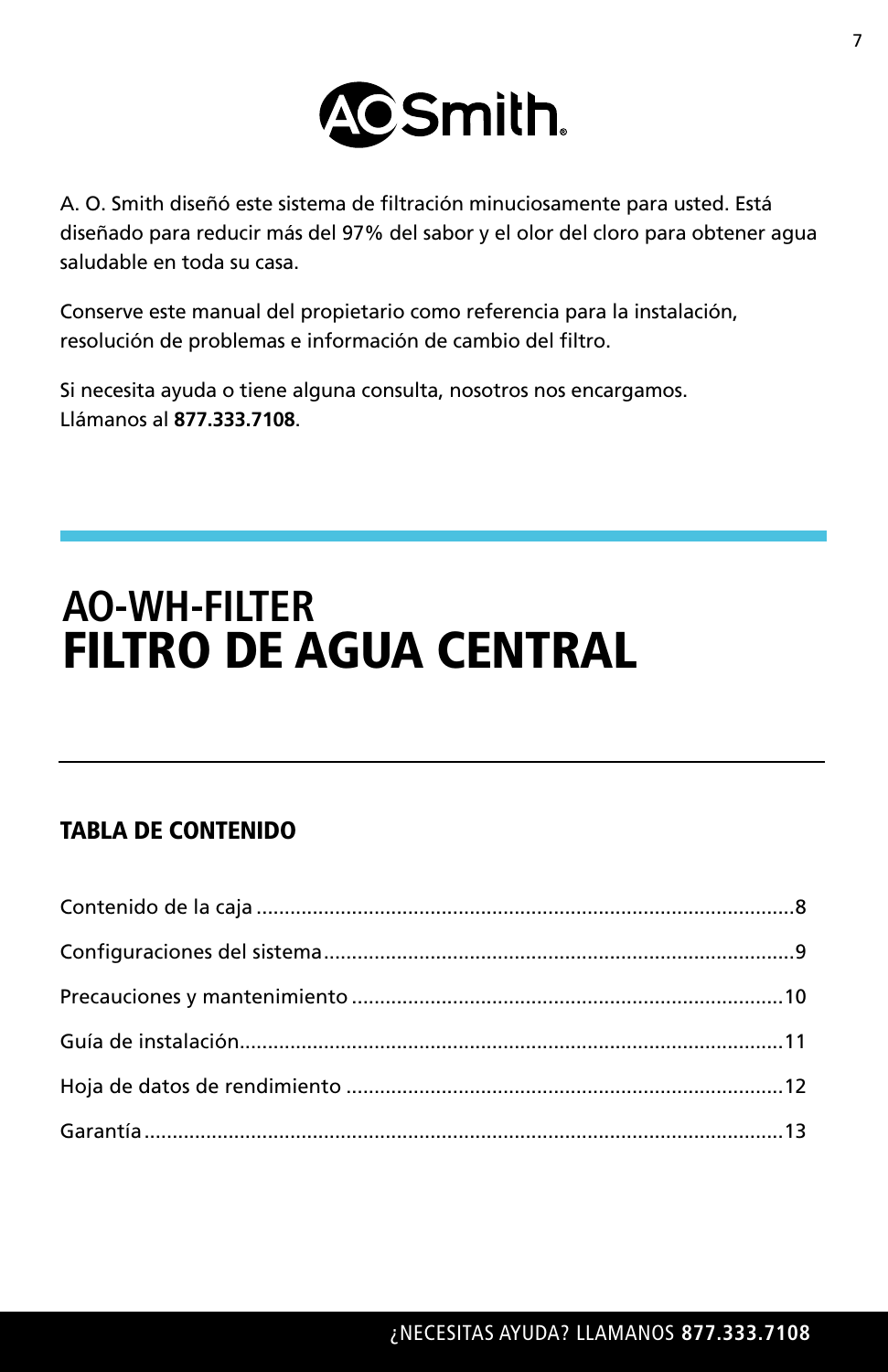

**Lea todo el manual antes de la instalación para asegurarse de que todas las piezas indicadas estén presentes.**

Si falta una pieza o alguna está dañada, llámenos para avisarnos al **877.333.7108**. No intente instalar el filtro.

### **Herramientas recomendadas para una configuración de instalación básica:**

- Herramienta de plegado
- Bloqueos de canal
- Cinta selladora de roscas
- Cortador de tuberías de PVC

Recomendamos usar un Filtro de sedimentos para toda la casa\* con este sistema, disponible en Lowes y Lowes.com.

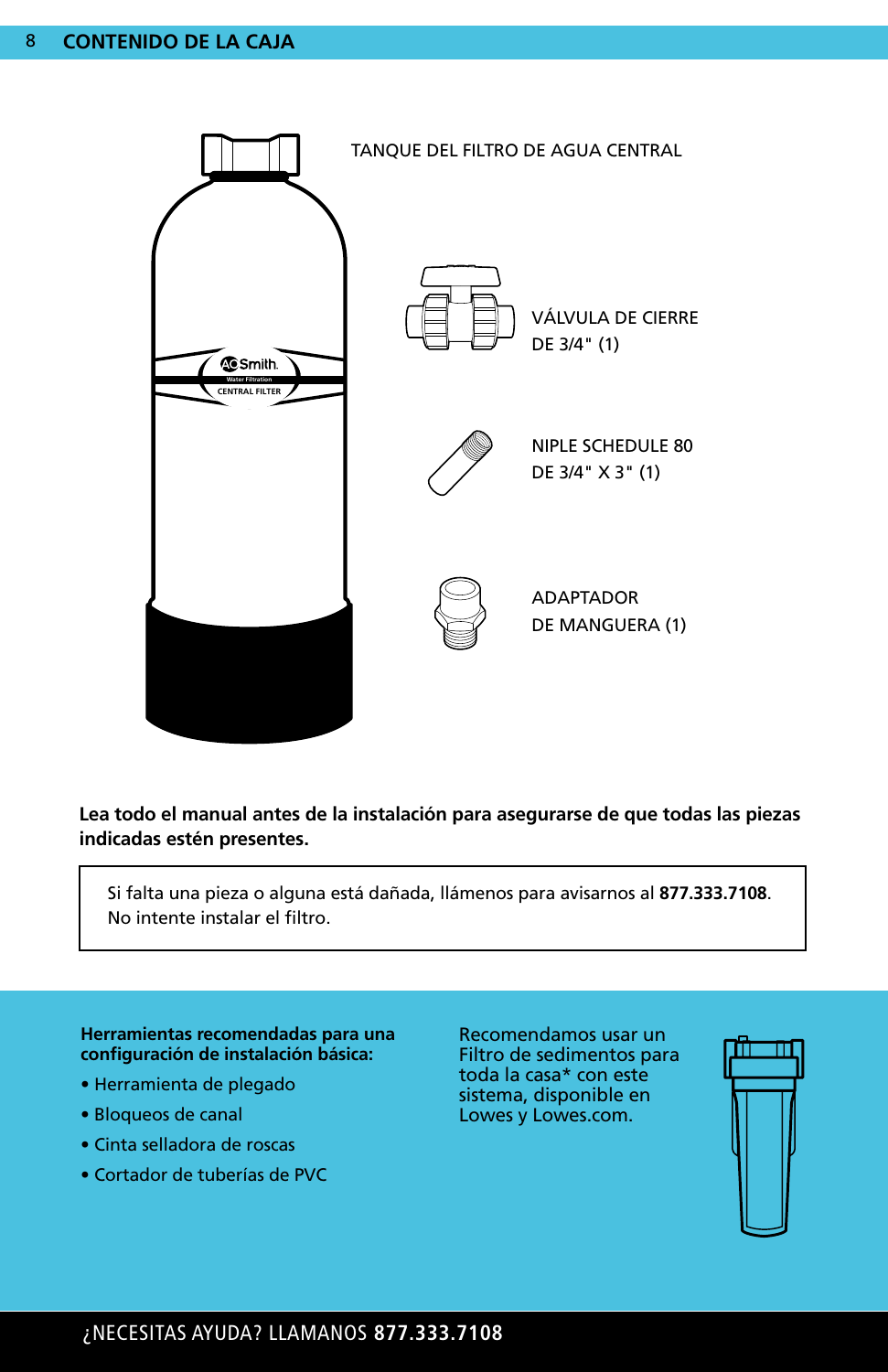**Si agregó componentes a su filtro de agua central, tenga en cuenta la siguiente secuencia correcta.**

### **CON DESCALCIFICADOR PARA TODA LA CASA**



**CON UN ABLANDADOR DE AGUA**



\*Debido a los distintos diseños de las casas, no todas las configuraciones de instalación se pueden mencionar en este guía.

### ¿NECESITAS AYUDA? LLAMANOS **877.333.7108**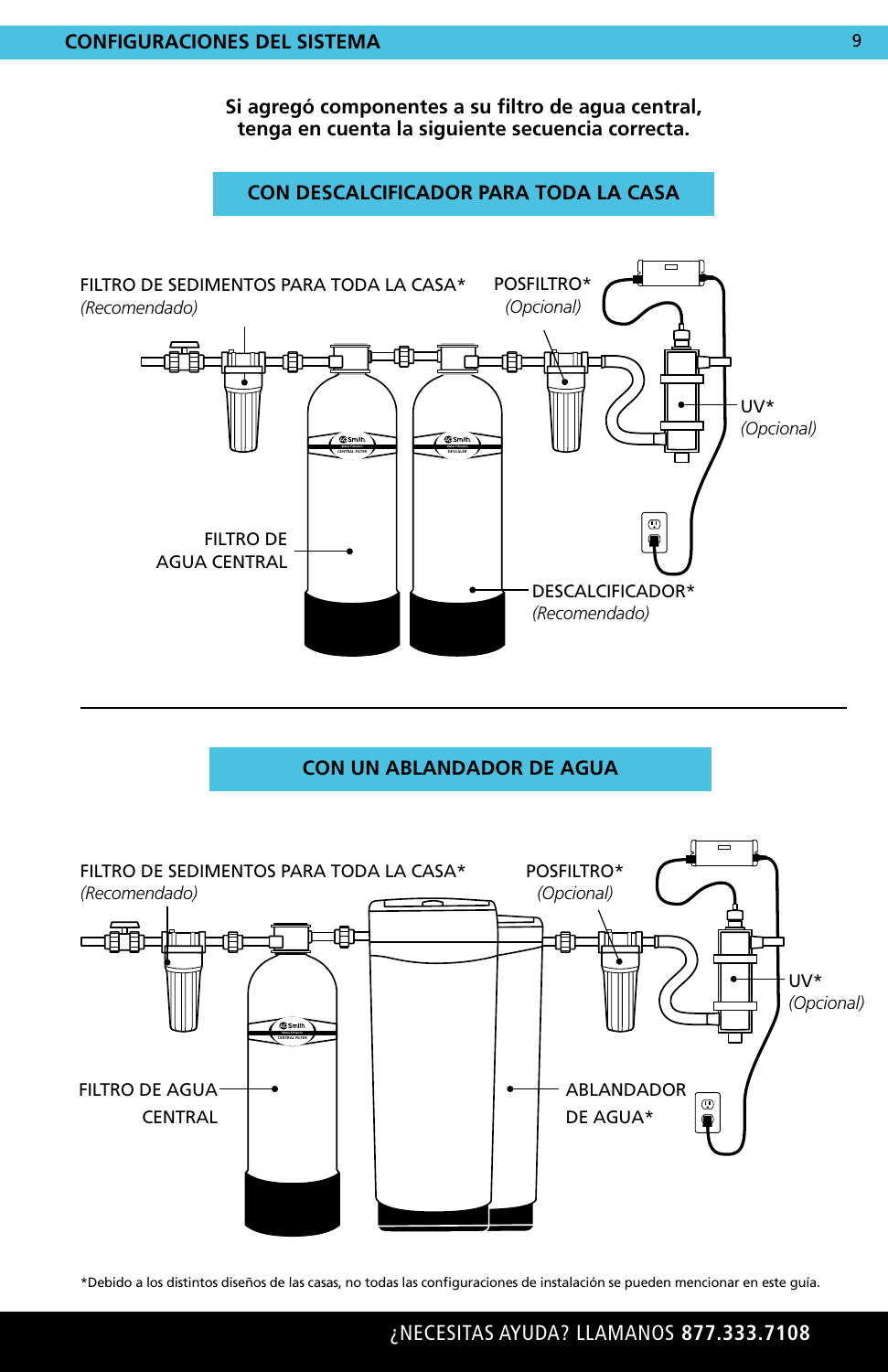### AO-WH-FILTER

Flujo nominal del servicio 26.5 L (7 gpm)

Capacidad máxima 2,271,247 L (600,000 galones)

Presión mín. de funcionamiento 137.9 kPa (20 psi)

Presión máx. de funcionamiento 689.5 kPa (100 psi)

Temperatura mín. de funcionamiento 4.44 °C (40 °F)

Temperatura máx. de funcionamiento 32.22 °C (90 °F)

Lea todas las precauciones e instrucciones de instalación atenta y completamente antes de instalar.

Puede limpiar el exterior de su sistema de filtración con agua tibia con jabón. Enjuague bien con agua limpia y fresca. Nunca use productos químicos de limpieza en la superficie exterior del sistema, ya que puede dañar la carcasa.

Se recomienda un prefiltro de sedimento para su sistema. Los niveles de sedimentos varían según la ubicación. Si el caudal ha disminuido considerablemente, el origen es generalmente un prefiltro para eliminar sedimentos. Si tiene un prefiltro, es momento de reemplazarlo cuando el caudal haya disminuido considerablemente. Dejar que los sedimentos se acumulen continuamente puede generar una obstrucción y restringir el flujo de agua en su hogar. Recomendamos reemplazar el cartucho de prefiltro cada 2 o 3 meses.

### **Precauciones**

- No instale este filtro donde la presión de la tubería pueda superar los 689.5 kPa (100 psi). El rango de presión de funcionamiento para este filtro es entre 137.9 kPa y 689.5 kPa (20 psi y 100 psi).
- Instale solo en tuberías de agua fría (4.4 a 32.2 °C [40 a 90 °F]). Proteja la unidad del congelamiento.
- La unidad se debe instalar en un área donde la tubería de agua principal ingrese a su hogar, antes de instalar a un calentador de agua. NO instale después de un calentador de agua o en una tubería de agua caliente.
- No instale la unidad de costado. Se debe instalar de manera vertical para maximizar el contacto con la cama de material.
- Se recomienda que instale su sistema en el interior y lejos de la luz solar directa. Si esto no es posible y el sistema se encuentra en el exterior o en un área soleada, se debe proteger la unidad de la luz solar directa y de las temperaturas congelantes.
- La instalación del filtro debe cumplir con los códigos de plomería estatales y locales. A. O. Smith no se hace responsable por daños indirectos o emergentes a causa de una instalación incorrecta.
- La secuencia incorrecta del equipo afectará el rendimiento y, posiblemente, podría dañar su sistema.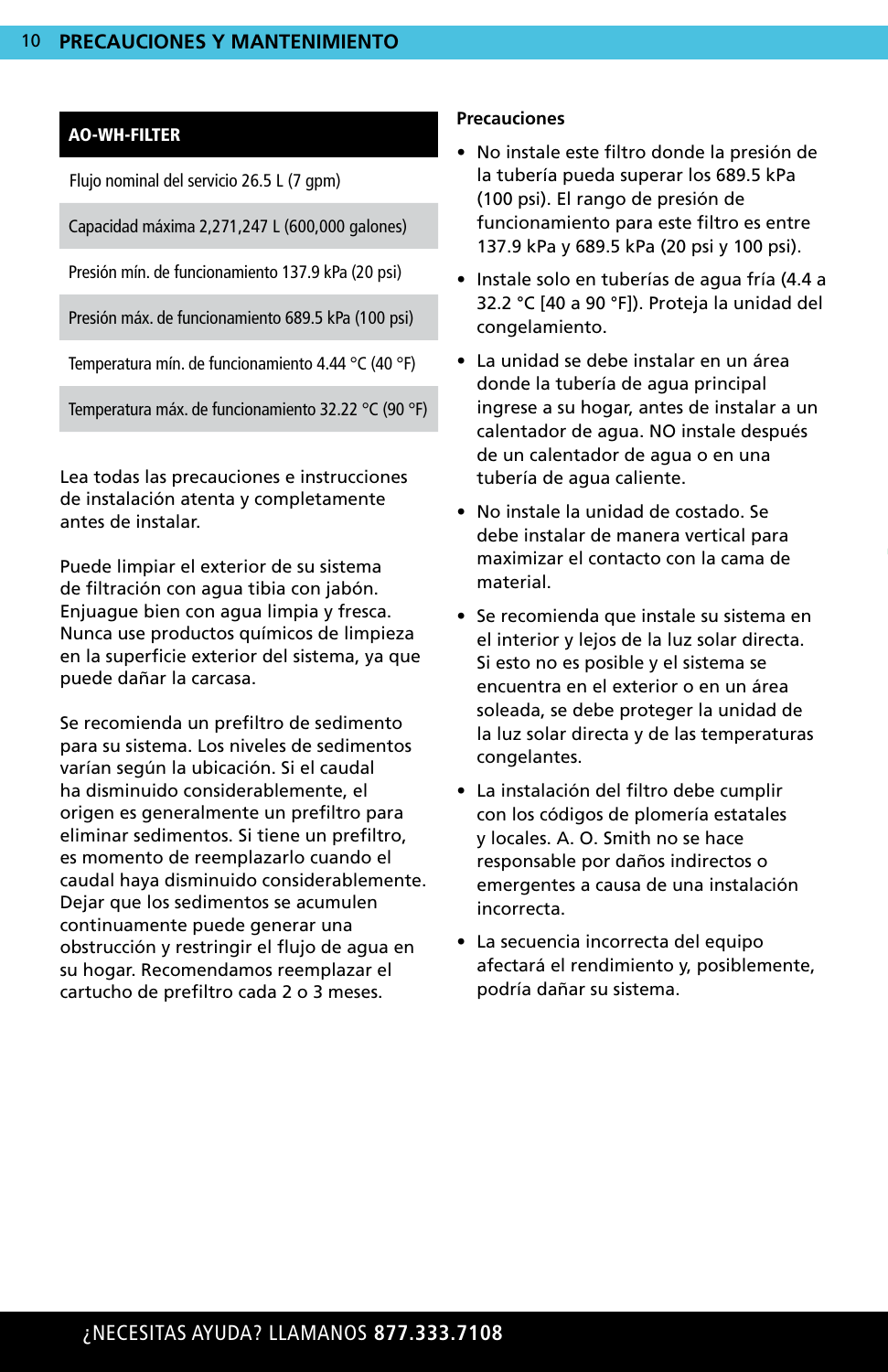1

Retire las tapas rojas de envío de los puertos de entrada y salida en la carcasa principal.

**IMPORTANTE** Mantenga la unidad en una posición vertical durante todo el tiempo.

### 2

**Lave a presión la unidad para acondicionarla previamente.** Es fundamental lavar bien este sistema antes de la instalación final. El material de carbón granular que se usa en el tanque inferior contiene 1 a 2% por volumen de partículas finas de carbón que se deben eliminar antes de usar. El lavado a presión es el mejor método para purgar estas partículas finas de carbón del lecho de material.

血血

1 Con el adaptador suministrado, conecte una manguera de jardín al puerto de entrada para que el agua fluya dentro del sistema y salga por el puerto de salida.

2 Abra lentamente la llave y deje que el agua descolorida fluya desde la salida hasta un área de drenaje adecuada. Los primeros litros se verán negros y turbios debido a las partículas finas de carbón.

3 Después de un lavado inicial de 15 minutos, abra el suministro de agua durante 30 segundos y luego ciérrelo durante 30 segundos para comenzar un período de "lavado a presión" y repita el ciclo durante 15 minutos o hasta que la corriente inicial del agua esté completamente transparente y sin decoloración y turbiedad.

4 Desconecte el sistema de la manguera de jardín y colóquelo en posición para la instalación final.

- Cierre la fuente principal de agua antes de la instalación.
- Seleccione una ubicación de instalación adecuada. La unidad se debe instalar en un área donde la tubería de agua principal ingrese a su hogar, antes de instalarla al calentador de agua. NO instale después del calentador de agua o en la tubería de agua caliente. Los componentes y la instalación variarán. 4 Seleccione una ubicación de instalación **1966. Una vez finalizada la instalación**, abra

### **IMPORTANTE**

El conjunto de tubería de entrada se debe fijar y apoyar firmemente.

> el suministro de agua lentamente e inspeccione si hay fugas. 5

 $\Box$ 

Una vez que se instale la unidad y se revise si hay fugas, abra la llave más cercana a la unidad instalada y deje correr el agua de 5 a 10 minutos para el período de lavado final. 6

*No apriete demasiado los conectores, ya que esto puede causar fugas y romper los conectores. NO use grasa para tuberías. El uso de grasa para tuberías anula la garantía. Puede usar base, pegamento y cinta de Teflón para tuberías con certificación NSF. Deje 2 o 3 tres roscas expuestas y no coloque más de siete capas de cinta de Teflón. Más de siete capas harán que el niple se agriete y tenga fugas.*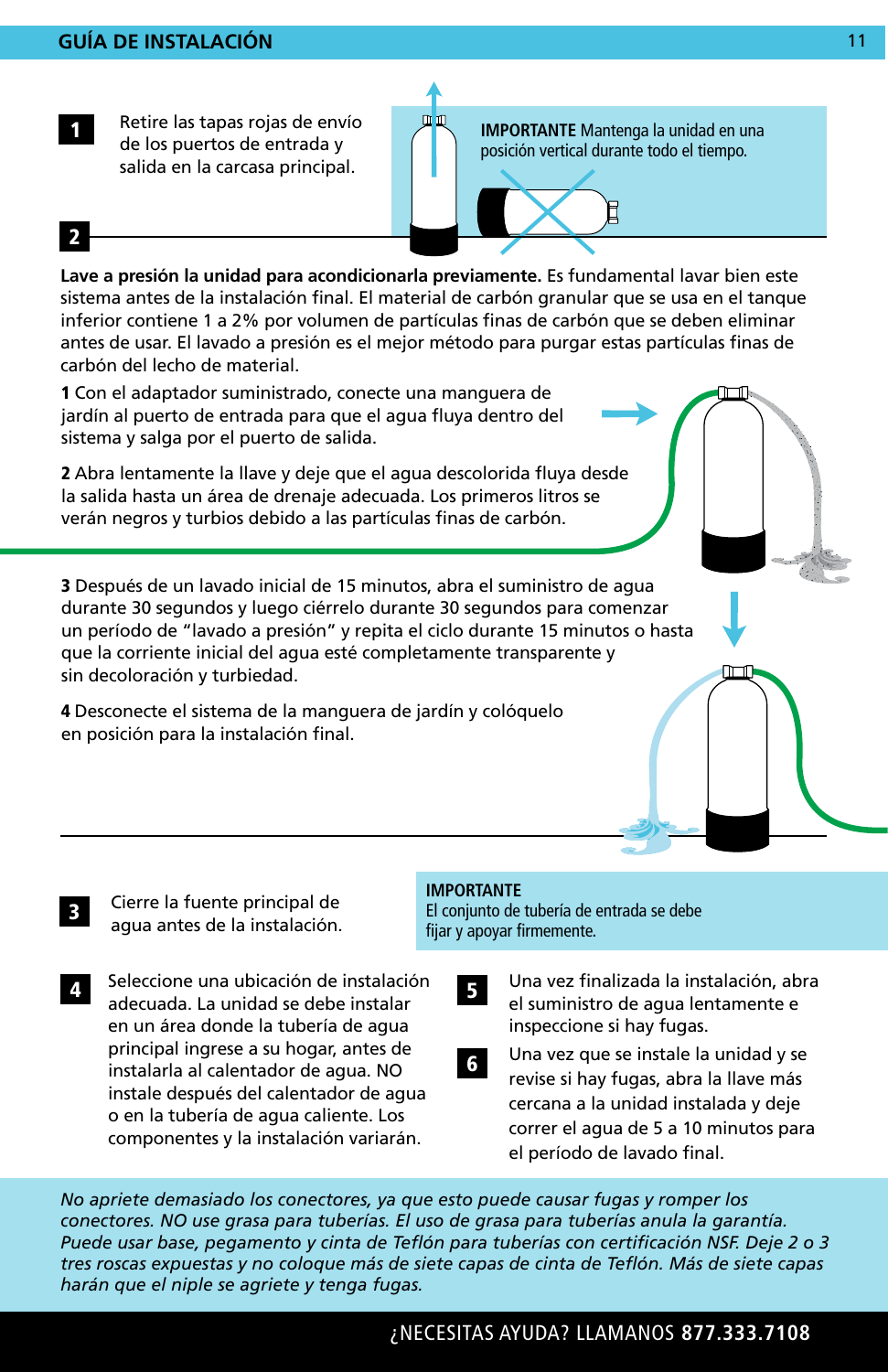### **12 HOJA DE DATOS DE RENDIMIENTO**

| Hoia de datos de rendimiento del filtro de agua para toda la casa de A. O. Smith                    |              |                                   |                                       |                                     |                          |
|-----------------------------------------------------------------------------------------------------|--------------|-----------------------------------|---------------------------------------|-------------------------------------|--------------------------|
| <b>Modelos</b>                                                                                      | Reemplazo    | Presión máx. de<br>funcionamiento | Capacidad<br>nominal                  | Rango de temp. de<br>funcionamiento | Fluio<br>nominal         |
| AO-WH-FILTER                                                                                        | AO-WH-FILTER | 689.5 kPa (100 psi)               | 2.271.247 litros<br>(600,000 galones) | 4.44 a 32.2 °C<br>40 a 90 °F        | 26.5 lpm<br>$(7$ qpm $)$ |
| Fabricado por: A. O. Smith Corporation 11270 West Park Place<br>877.333.7108<br>Milwaukee, WI 53224 |              |                                   |                                       |                                     |                          |



Las pruebas se realizaron en condiciones de laboratorio estándar, el rendimiento real puede variar\*. El uso del filtro debe cumplir con todas las leyes estatales y locales. El filtro solo se debe usar con agua fría. Es posible usar sistemas certificados para la reducción de quistes en aguas desinfectadas que puedan tener quistes filtrables. Es posible que no todos los contaminantes indicados estén presentes en su agua. El filtro no elimina todos los contaminantes que pueden estar presentes en el agua de la llave. Consulte el manual del propietario para conocer las condiciones y necesidades generales de instalación, además de la garantía limitada del fabricante. No usar con agua que no sea microbiológicamente segura o cuya calidad sea desconocida sin la desinfección previa o posterior adecuada del sistema.

#### **TABLA DE RESUMEN DE DATOS**

| Punto de<br>muestra | Volumen acumulado (L [gal]) | Presión dinámica (kPa [psi]) | Cloro libre disponible (mq/L) |            | Caudal (lpm [gpm]) |
|---------------------|-----------------------------|------------------------------|-------------------------------|------------|--------------------|
|                     | Saliente 1                  | Entrante                     | Entrante                      | Saliente 1 | Saliente 1         |
| Startup             | 568 (150)                   | 420.6 (61)                   | 2.2 ND(0.05)                  | ND (0.05)  | 26.9(7.1)          |
| 10%                 | 227,125 (60,000)            | 420.6 (61)                   | 2.2 ND(0.05)                  | ND (0.05)  | 26.5(7.0)          |
| 20%                 | 454,249 (120,000)           | 413.7 (60)                   | $1.9 \, \text{ND}(0.05)$      | ND (0.05)  | 26.5(7.0)          |
| 30%                 | 681,374 (180,000)           | 413.7 (60)                   | 2.2 ND(0.05)                  | ND (0.05)  | 26.5(7.0)          |
| 40%                 | 908,499 (240,000)           | 413.7 (60)                   | $2.1 \, \text{ND}(0.05)$      | ND (0.05)  | 26.5(7.0)          |
| 50%                 | 1,135,624 (300,000)         | 413.7 (60)                   | 2.1 0.05                      | 0.05       | 26.5(7.0)          |
| 60%                 | 1,362,748 (360,000)         | 420.6 (61)                   | $2.1 \text{ ND}(0.05)$        | ND (0.05)  | 26.9(7.1)          |
| 70%                 | 1,589,873 (420,000)         | 413.7 (60)                   | 2.2 0.09                      | 0.09       | 26.9(7.1)          |
| 80%                 | 1,816,998 (480,000)         | 420.6 (61)                   | $1.9 \, \text{ND}(0.05)$      | ND (0.05)  | 26.9(7.1)          |
| 90%                 | 2,044,122 (540,000)         | 420.6 (61)                   | 2.0 ND(0.05)                  | ND (0.05)  | 26.1(6.9)          |
| 100%                | 2,271,247 (600,000)         | 420.6 (61)                   | 2.00.18                       | 0.18       | 26.9(7.1)          |

Sistema probado de manera independiente según la norma NSF/ ANSI 42 para la reducción del sabor y olor a cloro.



Solo para uso con agua tratada localmente. No usar con agua que no sea microbiológicamente segura o cuya calidad sea desconocida sin la desinfección previa o posterior adecuada del sistema.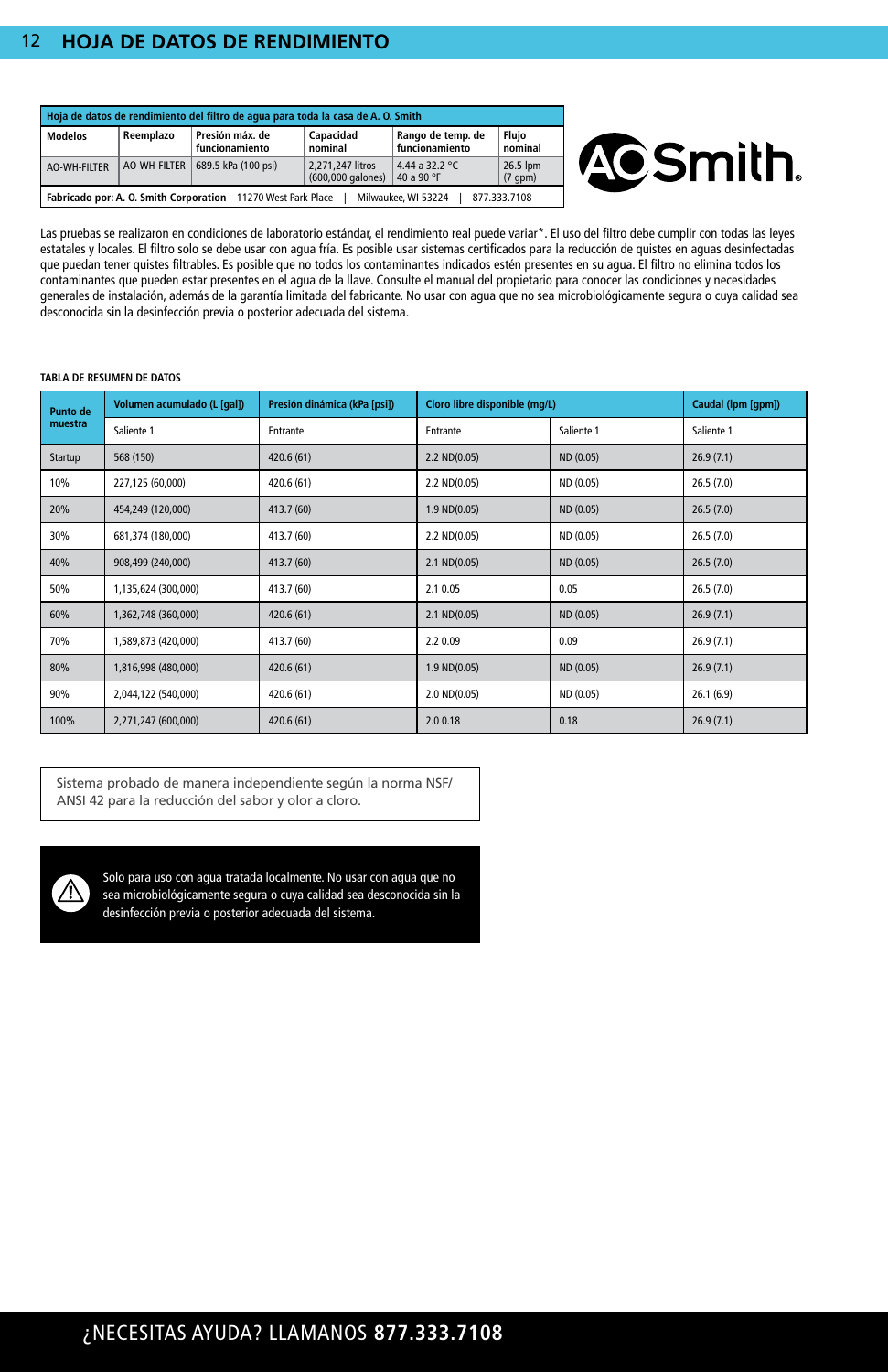GARANTÍA LIMITADA



### **Lo que está cubierto:**

Esta garantía cubre defectos en materiales o en la mano de obra de la fabricación de su filtro central para toda la casa de A. O. Smith, salvo según se estipula a continuación.

### **Duración:**

Esta garantía dura 72 meses a partir de la fecha de compra por parte del consumidor ("Período de garantía").

### **Lo que no está cubierto:**

La garantía limitada que se indica en este documento reemplaza cualquiera y todas las garantías, expresas o implícitas, ya sea por escrito o en forma oral, lo que incluye, entre otras, las garantías implícitas de idoneidad para un propósito en particular o la garantía implícita de comerciabilidad.

Esta garantía no cubre cartuchos de filtro y ningún sistema que no se haya instalado con las instrucciones o que se haya abusado u operado de manera incorrecta. Tampoco cubre lo siguiente:

- Daños indirectos y consecutivos a causa de una falla del producto.
- Obstrucción, ya que el reemplazo del cartucho de prefiltro es responsabilidad del comprador.
- Daño producto de uso de suministros de agua no potable.a
- Costos de mano de obra para instalar o reemplazar el sistema o los filtros.
- Daño producto de incendios, inundaciones o casos fortuitos.
- Se anulará esta garantía si el producto se usa con piezas que no sean originales de A. O. Smith. Esto incluye, entre otros, filtros de repuesto, llaves y válvulas de cambio.

#### **Lo que A. O. Smith hará:**

Reemplazaremos la pieza defectuosa del producto cubierto o, de ser necesario, el producto y se lo enviaremos.

### **Cómo obtener el servicio:**

Para recibir el servicio conforme a esta garantía, debe comunicarse con A. O. Smith al 1-877-333-7108 o por correo electrónico o visitanos AOSmithAtLowes. com/contactus del Período de garantía para describir el problema a un representante de servicio al cliente, el que verificará que el producto esté cubierto por la garantía y determinará si se reemplazará una pieza o el sistema y si es que debe enviar la pieza defectuosa a nuestro cargo. Si debe enviar la pieza o el sistema, le enviaremos una etiqueta de envío de devolución. Deberá proporcionar un comprobante de compra (salvo que nos haya comprado directamente a nosotros o nos haya enviado una Tarjeta de garantía). Le enviaremos la pieza o sistema de repuesto de forma gratuita.

#### **Cómo se aplica la ley estatal:**

Esta garantía otorga derechos específicos, pero es posible que tenga otros derechos que varían según el estado.

Algunos estados no permiten la exclusión o limitación de garantías implícitas o de daños indirectos o consecutivos, por lo que es posible que la limitación anterior no le corresponda.

#### **Tarjeta de garantía:**

No es necesario registrar la garantía para la cobertura conforme a la garantía limitada de A. O. Smith. Si realizó la compra a través de un minorista o distribuidor, complete el registro de garantía en línea en www.AOSmithatLowes.com/register. Una vez registrada en línea, tendremos un registro de su compra y no tendrá que presentar un comprobante de compra por una reclamación de garantía.